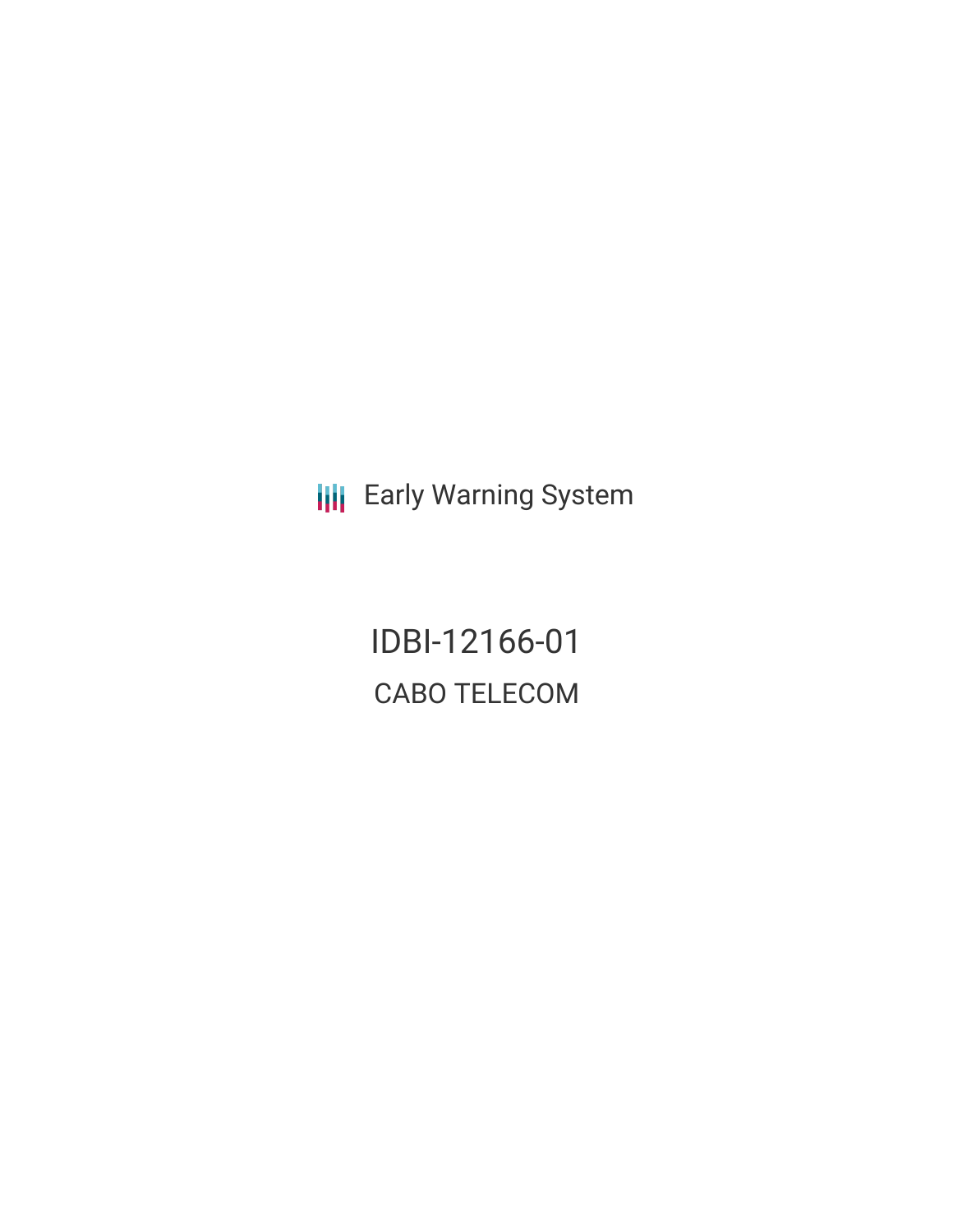

### **Quick Facts**

| <b>Countries</b>               | Brazil                                                                  |
|--------------------------------|-------------------------------------------------------------------------|
| <b>Financial Institutions</b>  | IDB Invest (IDBI)                                                       |
| <b>Status</b>                  | Approved                                                                |
| <b>Bank Risk Rating</b>        | B                                                                       |
| <b>Voting Date</b>             | 2018-11-27                                                              |
| <b>Borrower</b>                | Cabo Servicos de Telecomunicacoes Ltda. and Videomar Rede Nordeste S.A. |
| <b>Sectors</b>                 | Communications                                                          |
| <b>Investment Type(s)</b>      | Loan                                                                    |
| <b>Investment Amount (USD)</b> | $$32.47$ million                                                        |
| <b>Loan Amount (USD)</b>       | $$32.47$ million                                                        |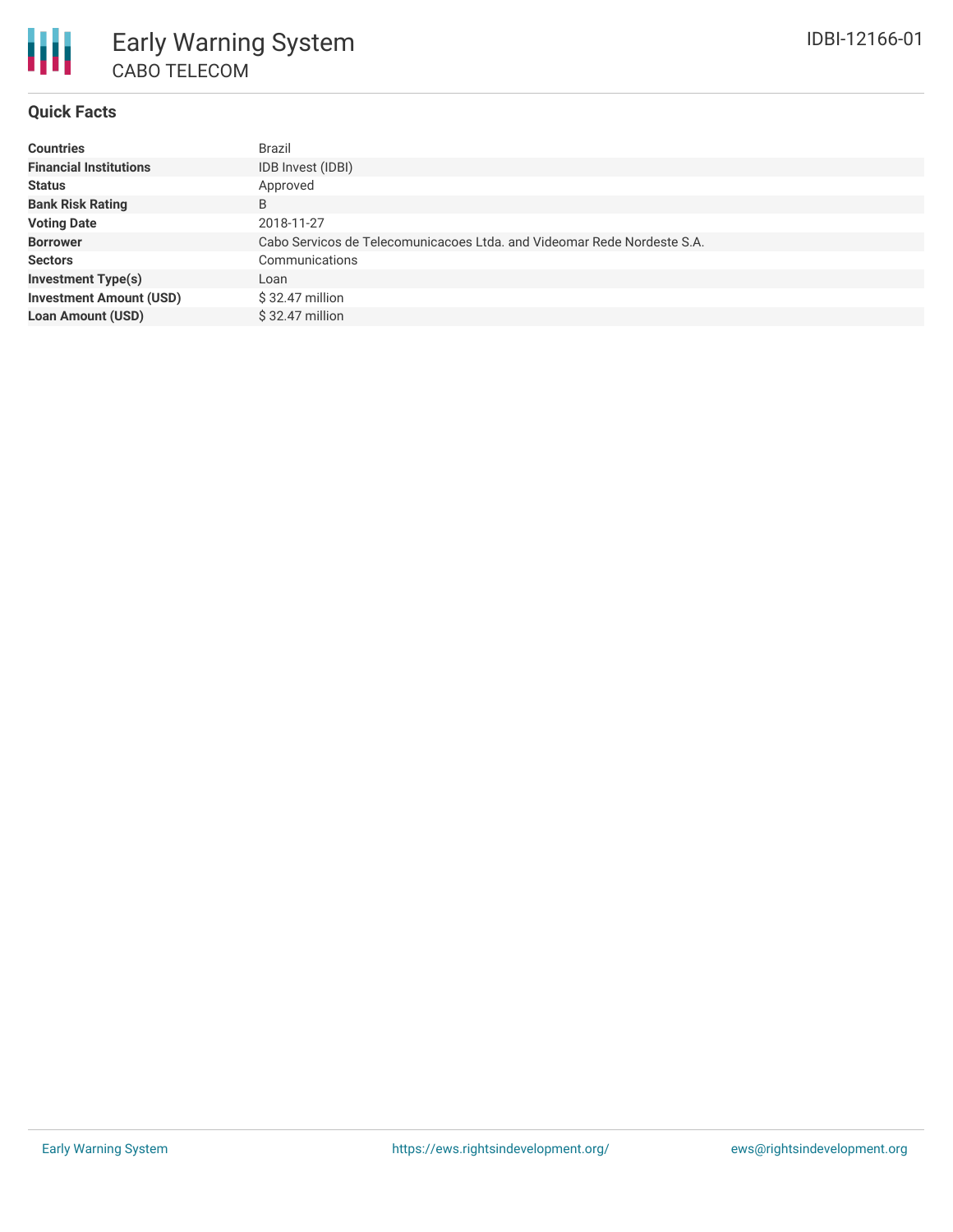

# **Project Description**

According to IDB Invest, the transaction consists of a senior loan for a period of 7 years in the amount of R\$120 million Brazilian reais to a group of service provider companies that belong to Triple Play Brasil Participações S.A. The purpose is to finance: (a) capital related to the expansion and/or modernization of the company's existing network, (b) business development costs and (c) general corporate uses.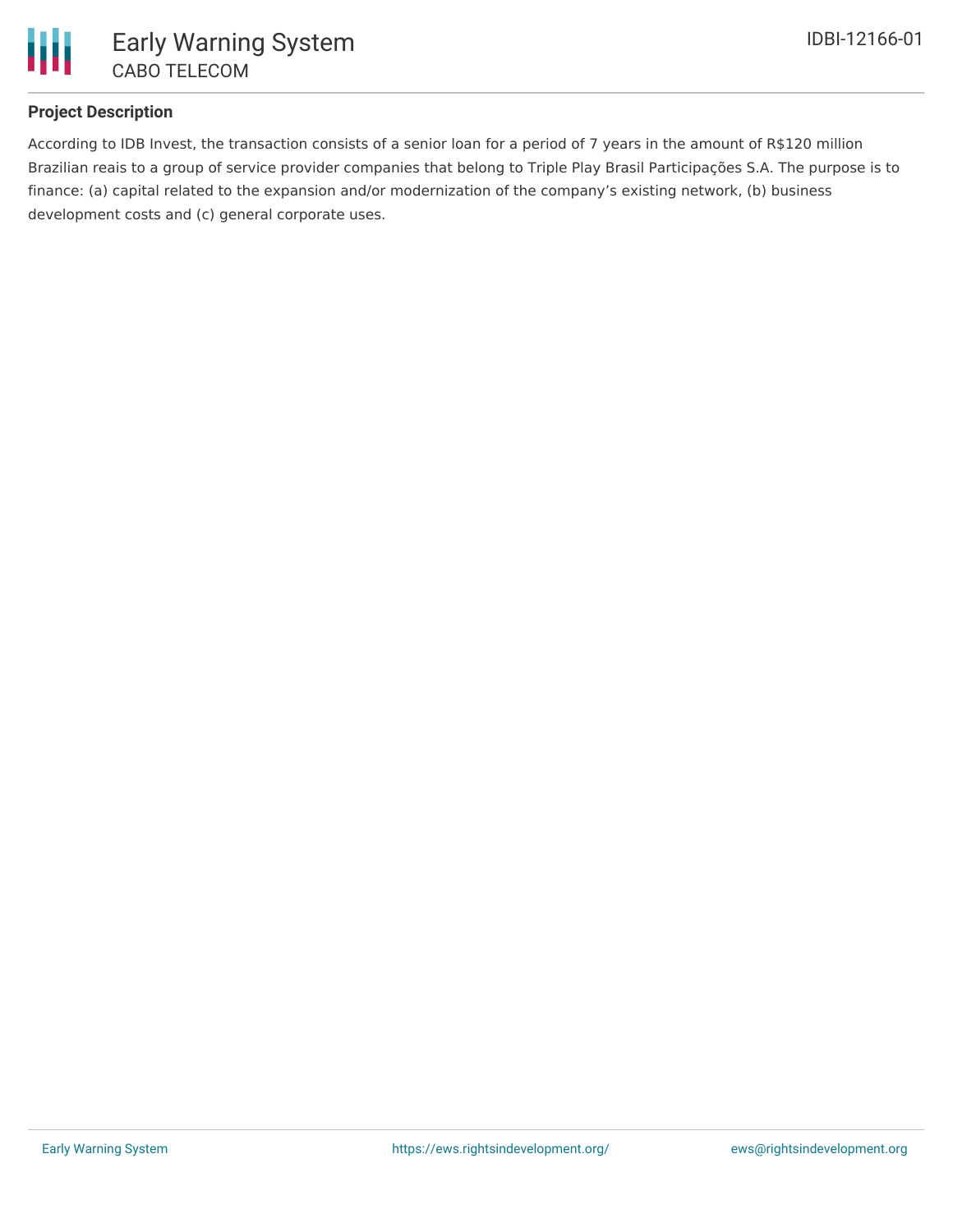

# **People Affected By This Project**

## 1. Scope of Analysis

The scope of project analysis focuses on the four companies held by Triple Play Brasil Participacoes S.A., which is controlled by the American private equity fund ACON Investments LLC. The companies offer bundled "Triple Play" services (cable television, broadband, and landline telephone) in Brazil. The companies have separate identities and serve different locales: (a) Cabo Telecom in Natal (state of Rio Grande do Norte); b) Multiplay/Tecnet in Fortaleza (state of Ceara; c) Alegra in Sao Joao da Boa Vista (state of Sao Paulo); and d) Direta in Guaxupe (state of Minas Gerais).

Management of social topics, health and safety and labor relations for all four operations is concentrated at a single managerial office in Fortaleza, but there is also a dedicated team in Natal. The social and environmental audit included field visits conducted from 10 to 12 September 2018 to the offices and storage sheds of Cabo Telecom in Natal and Multiplay in Fortaleza. Documents and photographs pertaining to the small offices of Alegra, in Sao Joao da Boa Vista and Direta, in Guaxupe were reviewed.

Meetings were held with those responsible for management of human resources and labor relations, as well as personnel who handle legal, health and safety, occupational health, property security, operations, customer service, special projects, and network structure maintenance aspects.

2. Environmental and Social Categorization

The project was classified as "B" according to IDB Invest's Environmental and Social Sustainability Policy. Its risks and impacts are associated with project location, are of moderate magnitude and can be mitigated by easily-implemented existing measures.

Impacts associated with this type of operation include aspects of worker health and safety and adjustment of working conditions, as well as safety of the community in the vicinity of the offices and storage sheds. There is also a potential impact associated with the storage of fuels used to power the small backup generators in place at all four units. (Multiplay, Cabo, Alegra, and Direta - hereinafter referred to as "MCAD" as well as proper management of solid wastes generated during the activities.

### 3. Environmental and Social Context

TheTriple Playservices offered by the four units reach their users (small or medium-sized residential or commercial customers) via aerial cables attached to existing utility poles. New attachment points are being installed and additional cables connected to the electricity transmission poles present in the municipalities' grid where operations take place. This "external" installation service, as well as maintenance of the cables attached to the utility poles, is provided by subcontracted specialist companies.

MCAD units sellTriple Playservices to potential clients via telemarketing and provide those services to users, responding to complaints and questions. ANATEL, the National Telecommunications Agency, the government entity that regulates and supervises the telecommunications business in Brazil, has instituted various rules and deadlines that must be observed in terms of customer service, length of the call, hours when service is available, and promptness in cancellation of services and other actions. Reprimands may be issued, and penalties imposed on offending companies. The Fortaleza and Natal units provide service to the public from physical "shops" situated at the entrances to their headquarters buildings. They receive an average of 70 to 100 visitors every day.

MCAD units also have available at their headquarters special rooms for storage of servers and cable head-end apparatus. These need to be chilled and isolated from other parts of the office premises. The Natal and Fortaleza offices have external sheds that house the various kinds of equipment (cables, batteries, domestic transmission devices, remote controls, etc.)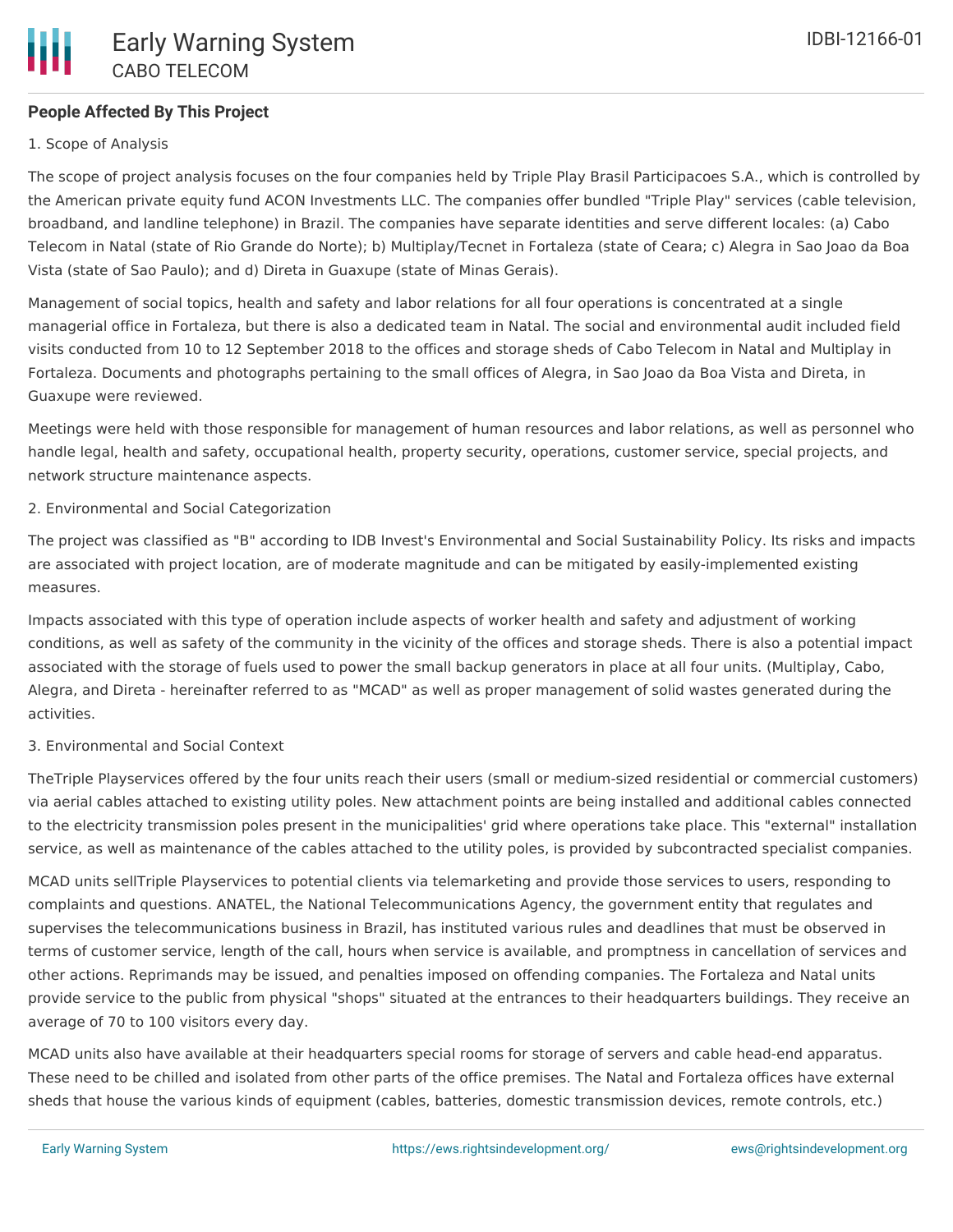

### **Investment Description**

• IDB Invest (IDBI)